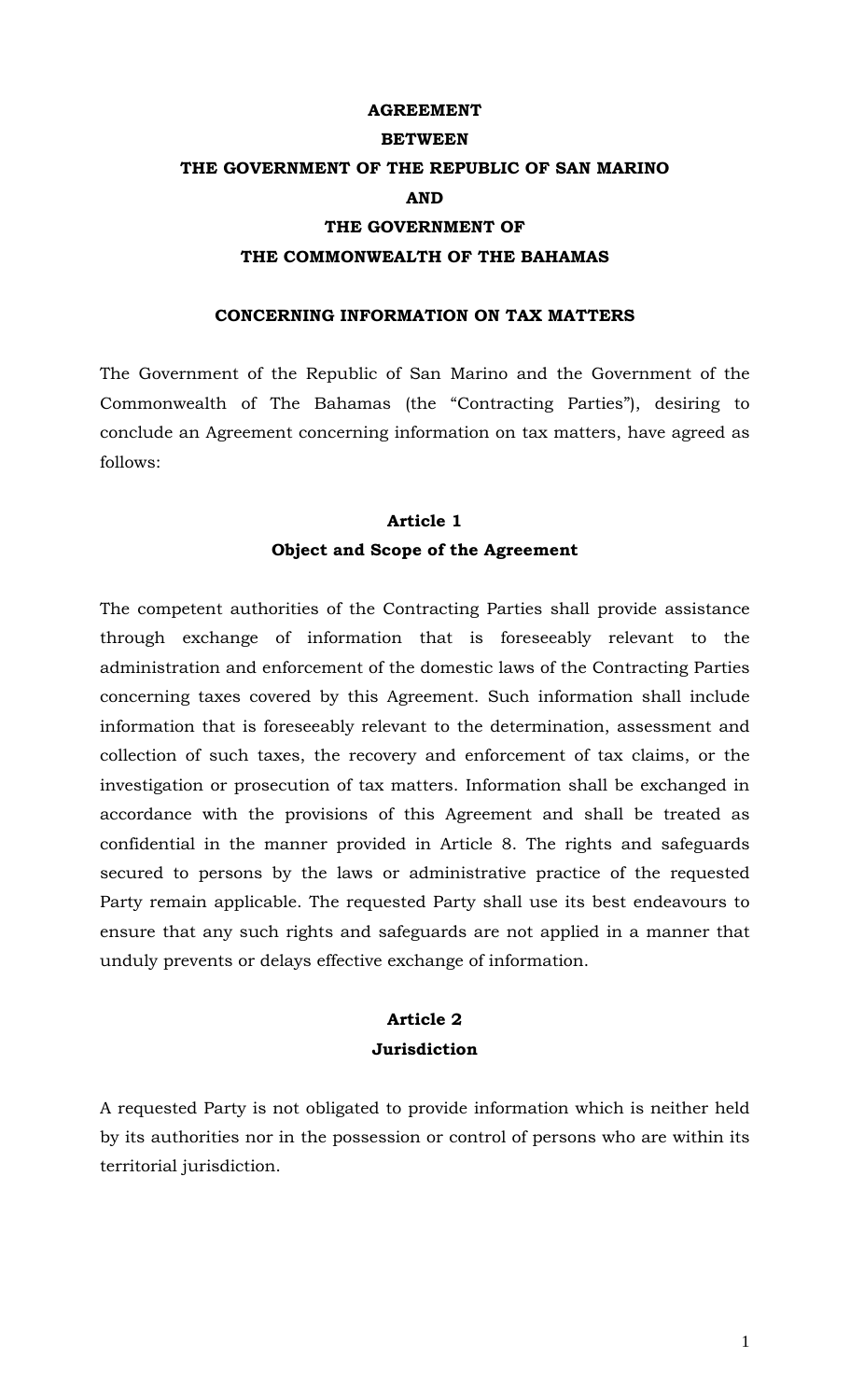# **Article 3**

#### **Taxes Covered**

1. This Agreement shall apply to the following existing taxes imposed by the Contracting Parties:

> a) in the case of San Marino: the General Income Tax which is levied: (i) on individuals;

- (ii) on bodies corporate and proprietorship;
- b) in the case of The Bahamas, taxes of every kind and description.

2. This Agreement shall also apply to any identical or any substantially similar taxes imposed after the date of signature of the Agreement in addition to or in place of the existing taxes. The competent authorities of the Contracting Parties shall notify each other of any substantial changes to the taxation and related information gathering measures covered by the Agreement within a reasonable time.

# **Article 4 Definitions**

1. For the purposes of this Agreement, unless otherwise defined:

 a) the term "Contracting Party" means the Republic of San Marino or The Bahamas as the context requires;

b) the term "San Marino" means the territory of the Republic of San Marino, including any other area within which the Republic of San Marino, in accordance with international law, exercises sovereign rights or jurisdiction;

c) the term "The Bahamas" means the Commonwealth of The Bahamas, encompassing the land, the territorial waters, and in accordance with international law and the laws of The Bahamas any area outside the territorial waters inclusive of the exclusive economic zone and the seabed and subsoil over which The Bahamas exercises jurisdiction and sovereign rights for the purpose of exploration, exploitation and conservation of natural resources;

d) the term "competent authority" means:

(i) in San Marino, the Ministry of Finance;

(ii) in The Bahamas, the Minister of Finance or his duly authorised delegate;

e) the term "person" includes an individual, a company and any other body of persons;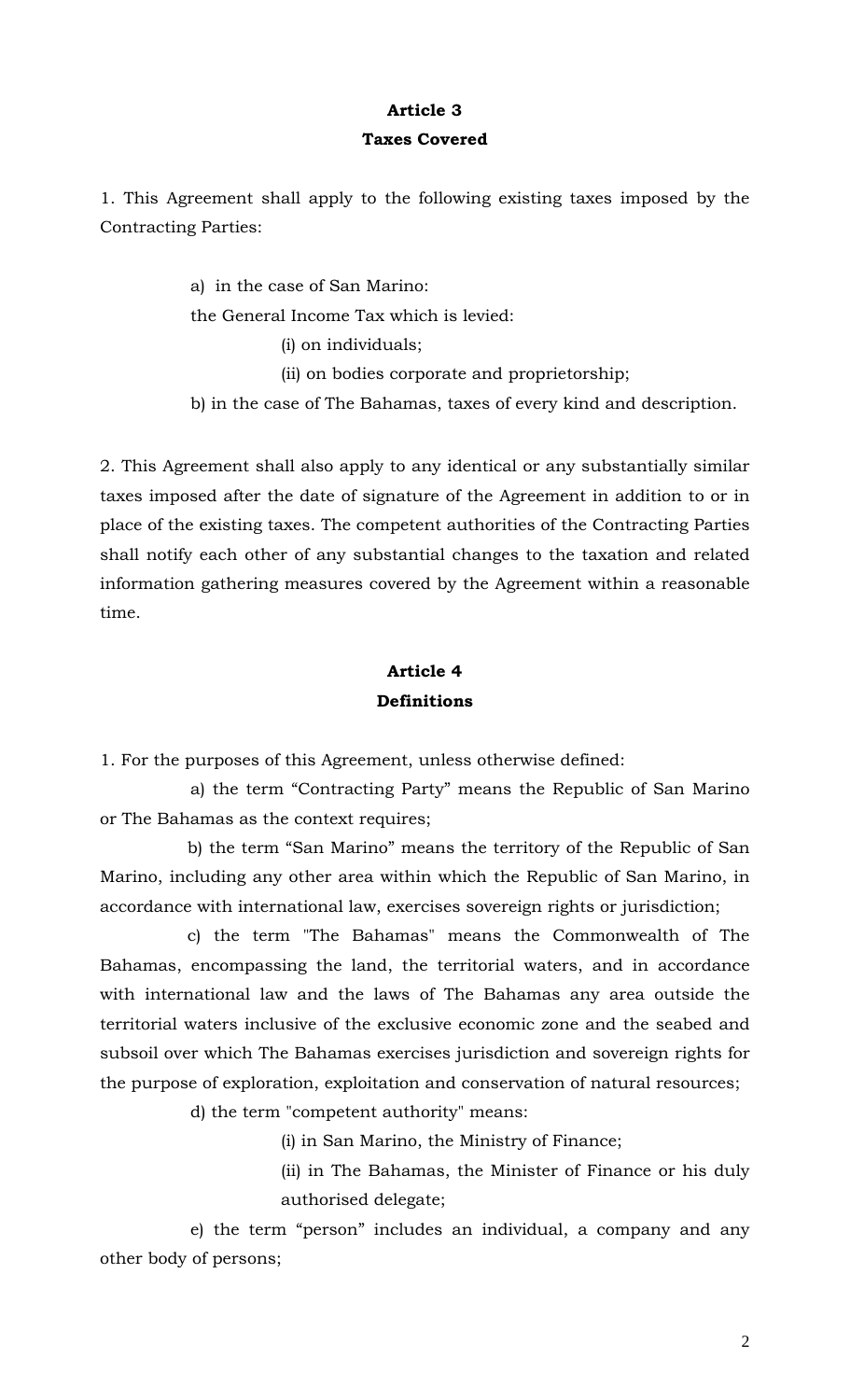f) the term "company" means any body corporate or any entity that is treated as a body corporate for tax purposes;

g) the term "publicly traded company" means any company whose principal class of shares is listed on a recognized stock exchange provided its listed shares can be readily purchased or sold by the public. Shares can be purchased or sold "by the public" if the purchase or sale of shares is not implicitly or explicitly restricted to a limited group of investors;

h) the term "principal class of shares" means the class or classes of shares representing a majority of the voting power and value of the company;

i) the term "recognized stock exchange" means any stock exchange agreed upon by the competent authorities of the Contracting Parties;

j) the term "collective investment fund or scheme" means any pooled investment vehicle, irrespective of legal form. The term "public collective investment fund or scheme" means any collective investment fund or scheme provided the units, shares or other interests in the fund or scheme can be readily purchased, sold or redeemed by the public. Units, shares or other interests in the fund or scheme can be readily purchased, sold or redeemed "by the public" if the purchase, sale or redemption is not implicitly or explicitly restricted to a limited group of investors;

k) the term "tax" means any tax to which the Agreement applies;

l) the term "applicant Party" means the Contracting Party requesting information;

m) the term "requested Party" means the Contracting Party requested to provide information;

n) the term "information gathering measures" means laws and administrative or judicial procedures that enable a Contracting Party to obtain and provide the requested information;

o) the term "information" means any fact, statement or record in any form whatever;

p) the term "criminal tax matters" means tax matters involving intentional conduct which is liable to prosecution under the criminal laws of the applicant party;

q) the term "criminal laws" means all criminal laws designated as such under domestic law irrespective of whether contained in the tax laws, the criminal code or other statutes.

r) the term "national" means

(i) in relation to The Bahamas, any individual possessing the nationality or citizenship of The Bahamas; or any legal person, partnership, association or other entity deriving its status as such from the laws in force in The Bahamas; and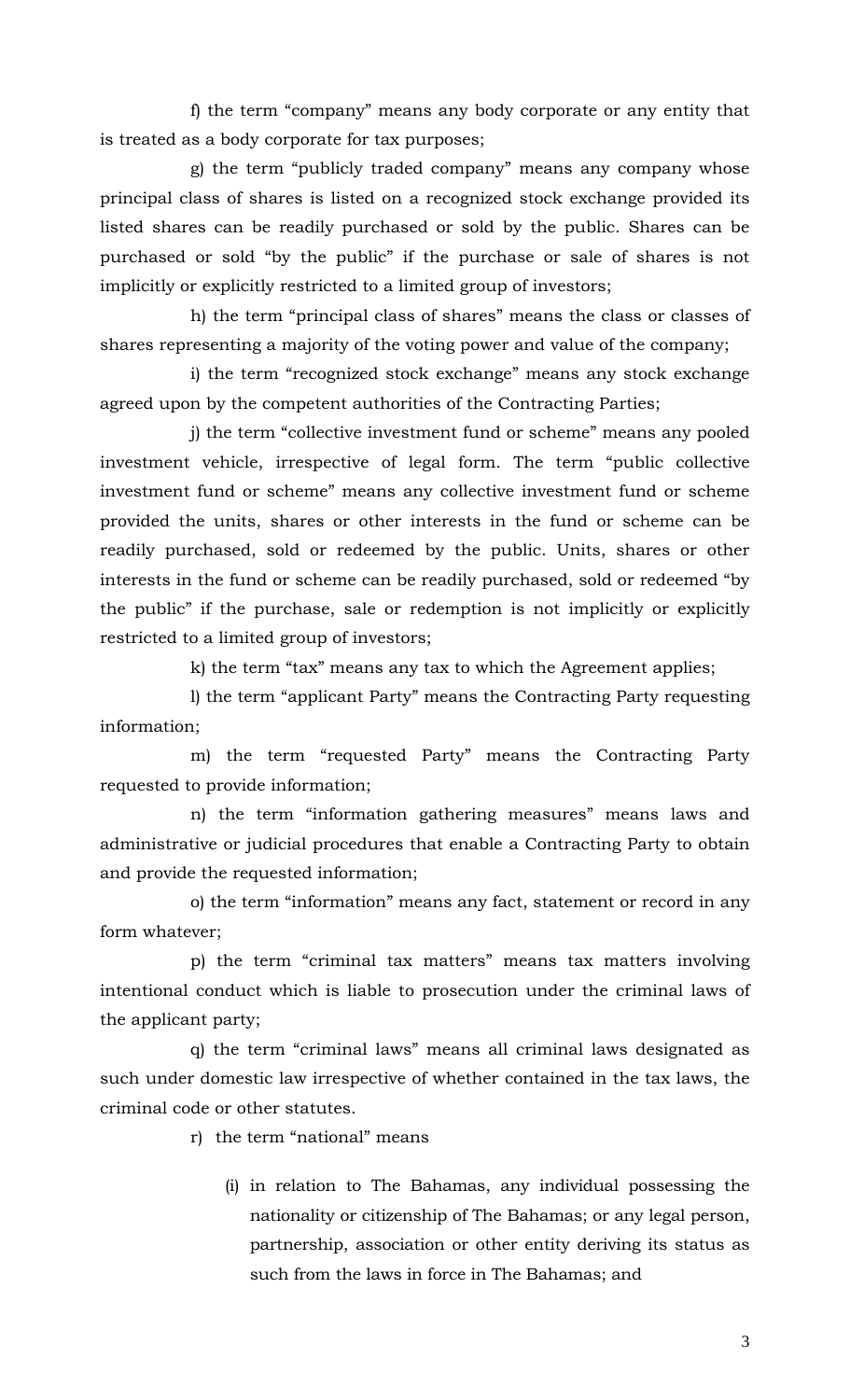(ii) in relation to San Marino any individual possessing the citizenship of San Marino or any legal person, partnership or association deriving its status as such from the laws in force in San Marino.

2. As regards the application of this Agreement at any time by a Contracting Party, any term not defined herein shall, unless the context otherwise requires, have the meaning that it has at that time under the law of that Party, any meaning under the applicable tax laws of that Party prevailing over a meaning given to the term under other laws of that Party.

# **Article 5 Exchange of Information Upon Request**

1. The competent authority of the requested Party shall provide upon request by the requesting Party information for the purposes referred to in Article 1. Such information shall be exchanged without regard to whether the requested Party needs such information for its own tax purposes or the conduct being investigated would constitute a crime under the laws of the requested party if it had occurred in the territory of the requested Party. The competent authority of the requesting Party shall only make a request for information pursuant to this Article when it is unable to obtain the requested information by other means, except where recourse to such means would give rise to disproportionate difficulty.

2. If the information in the possession of the competent authority of the requested Party is not sufficient to enable it to comply with the request for information, that Party shall use all relevant information gathering measures to provide the applicant Party with the information requested, notwithstanding that the requested Party may not need such information for its own tax purposes.

3. If specifically requested by the competent authority of the applicant Party, the competent authority of the requested Party shall provide information under this Article, to the extent allowable under its domestic laws, in the form of depositions of witnesses and authenticated copies of original records.

4. Each Contracting Party shall ensure that its competent authorities for the purposes specified in Article 1 of the Agreement, have the authority to obtain and provide upon request: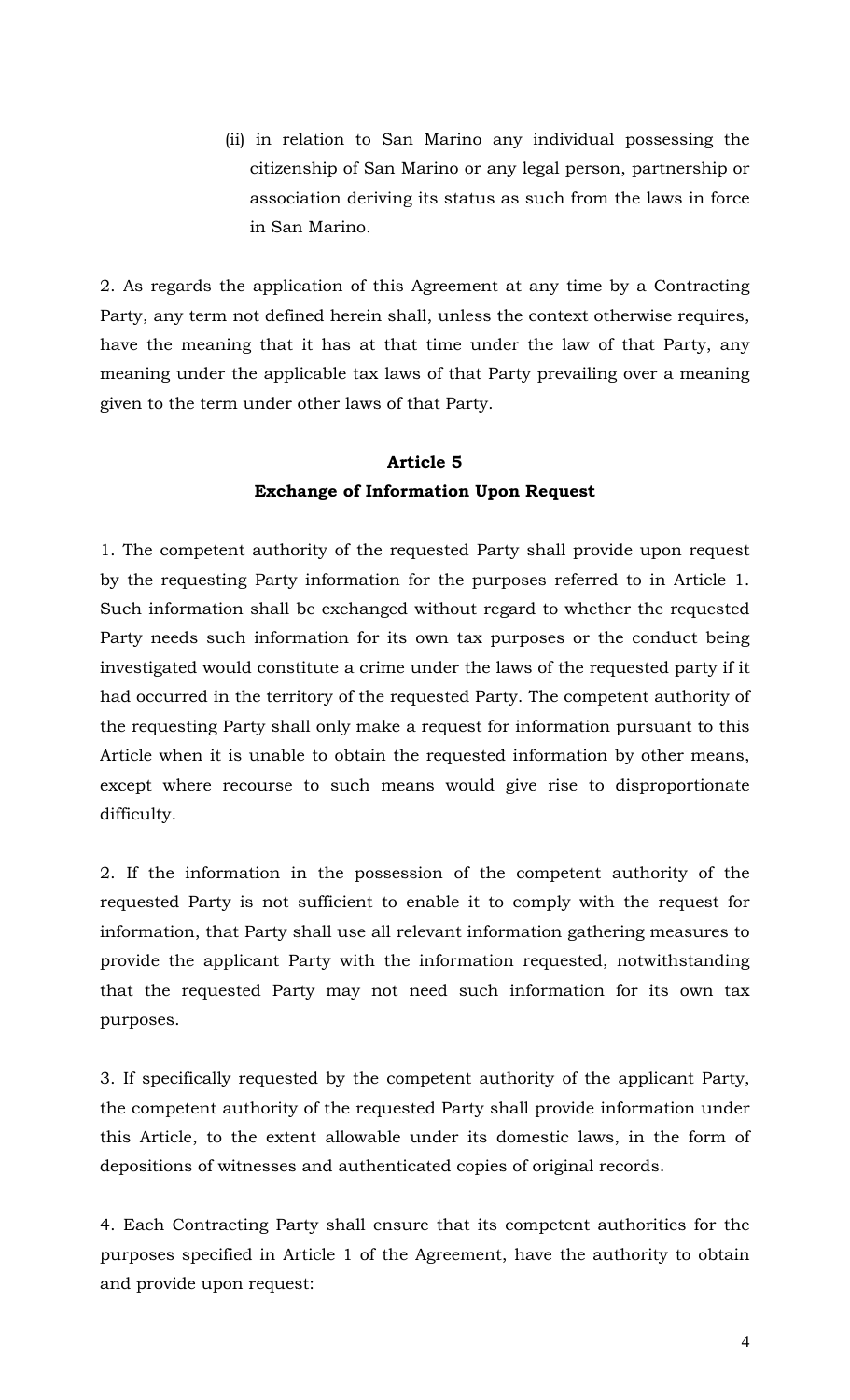a) information held by banks, other financial institutions, and any person acting in an agency or fiduciary capacity including nominees and trustees;

b) information regarding the ownership of companies, partnerships, trusts, foundations, "Anstalten" and other persons, including, within the constraints of Article 2, ownership information on all such persons in an ownership chain; in the case of trusts, information on settlors, trustees and beneficiaries; and in the case of foundations, information on founders, members of the foundation council and beneficiaries. Further, this Agreement does not create an obligation on the Contracting Parties to obtain or provide ownership information with respect to publicly traded companies or public collective investment funds or schemes unless such information can be obtained without giving rise to disproportionate difficulties.

5. Any request for information shall be formulated with the greatest detail possible and shall specify in writing:

(a) the identity of the taxpayer under examination or investigation;

(b) the identity of the person in respect of whom information is requested, if that person is not also the taxpayer in subparagraph (a) of this paragraph;

(c) a statement of the information sought including its nature and the form in which the applicant Party wishes to receive the information from the requested Party;

(d) the taxable period with respect to which the information is requested;

(e) the tax purpose for which the information is sought, including:

- (i) the citation of the legal authority under the applicant Party's tax law with respect to which the information is sought; and
- (ii) whether the matter is a criminal tax matter;

(f) the reasons for believing that the information requested is foreseeably relevant to the administration or enforcement of the taxes of the requesting Party covered under Article 3, with respect to a person identified in subparagraph (a) of this paragraph;

(g) grounds for believing that the information requested is held in the requested Party or is in the possession or control of a person within the jurisdiction of the requested Party;

(h) to the extent known, the name and address of any person believed to be in possession of the requested information;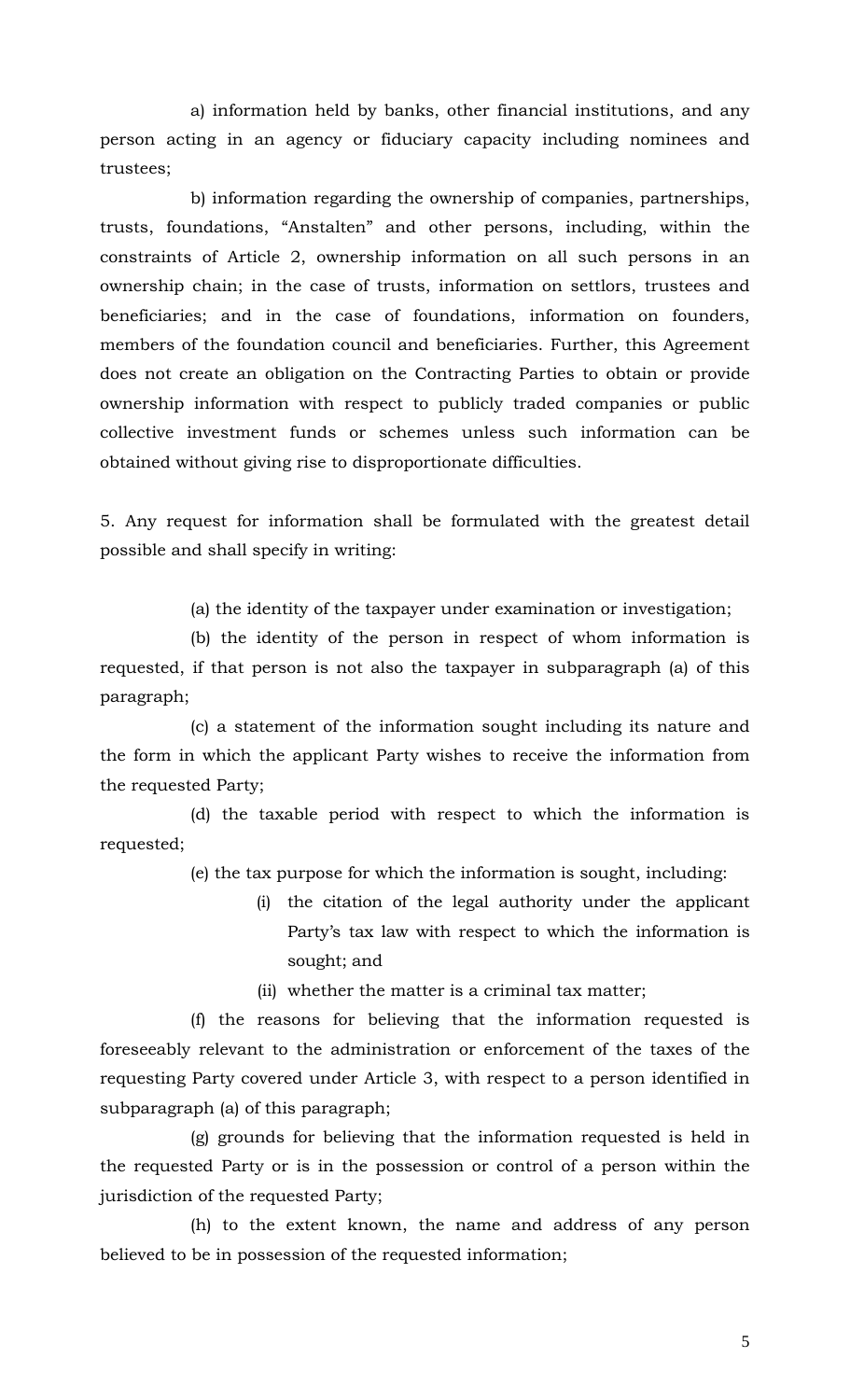(i) a statement that the request is in conformity with the law and administrative practices of the applicant Party, that if the requested information was within the jurisdiction of the applicant Party then the competent authority of the applicant Party would be able to obtain the information under the laws of the applicant Party or in the normal course of administrative practice and that it is in conformity with this Agreement;

(j) a statement that the applicant Party has pursued all means available in its own territory to obtain the information, except those that would give rise to disproportionate difficulties.

6. The competent authority of the requested Party shall acknowledge receipt of the request to the competent authority of the requesting Party, advise if there are any unexpected delays in obtaining the requested information and shall use its best endeavours to forward the requested information to the requesting Party with the least possible delay.

# **Article 6 Tax Examinations Abroad**

1. A Contracting Party may allow, to the extent permitted under its domestic laws, representatives of the competent authority of the other Contracting Party to enter the territory of the first-mentioned Party to interview individuals and examine records with the written consent of the persons concerned. The competent authority of the second-mentioned Party shall notify the competent authority of the first-mentioned Party of the time and place of the meeting with the individuals concerned.

2. At the request of the competent authority of one Contracting Party, the competent authority of the other Contracting Party may allow representatives of the competent authority of the first-mentioned Party to be present at the appropriate part of a tax examination in the second-mentioned Party.

3. If the request referred to in paragraph 2 is acceded to, the competent authority of the Contracting Party conducting the examination shall, as soon as possible, notify the competent authority of the other Party about the time and place of the examination, the authority or official designated to carry out the examination and the procedures and conditions required by the firstmentioned Party for the conduct of the examination. All decisions with respect to the conduct of the tax examination shall be made by the Party conducting the examination.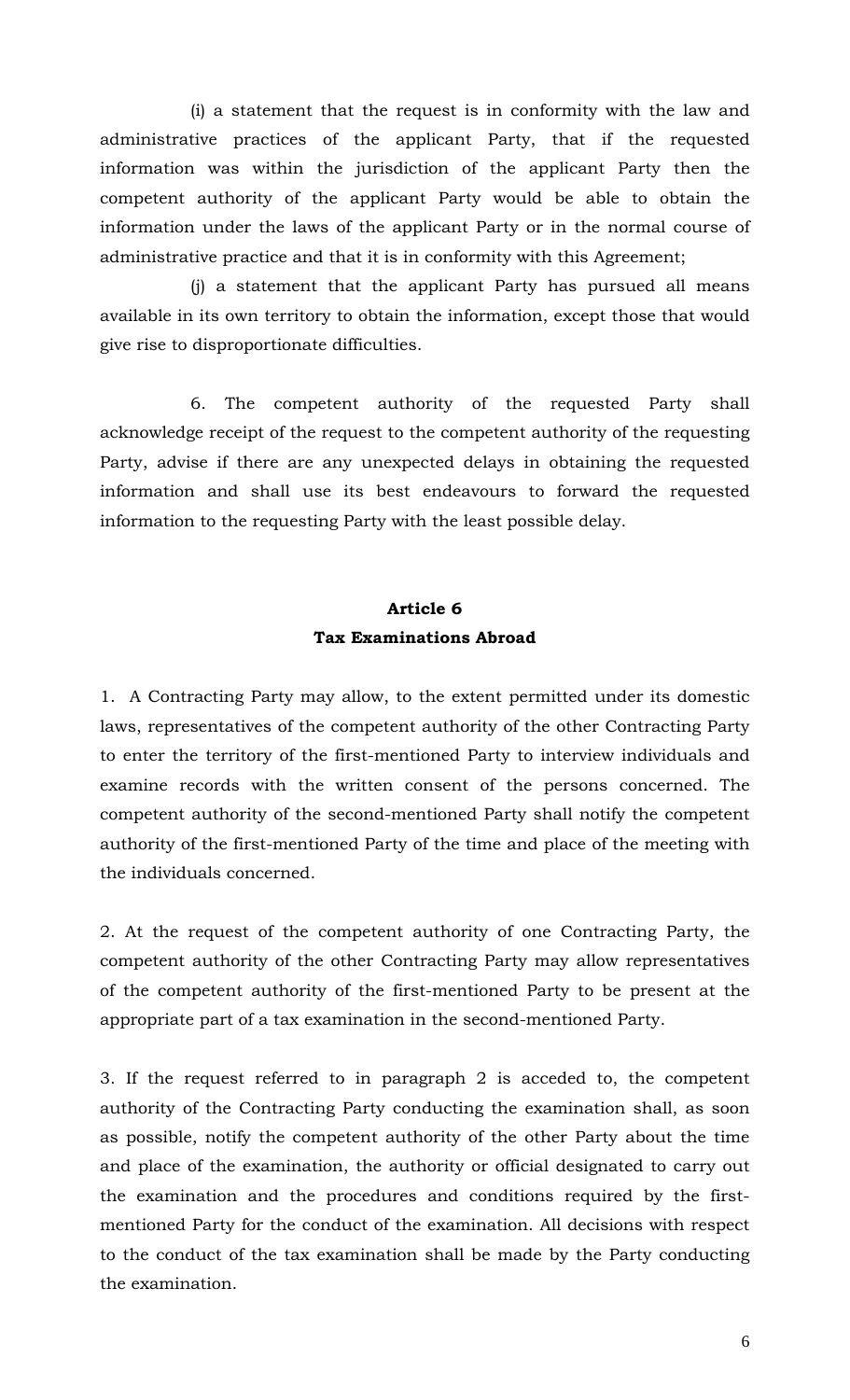# **Article 7 Possibility of Declining a Request**

1. The competent authority of the requested Party may decline to assist:

(a) where the request is not made in conformity with this Agreement;

(b) where the requesting Party has not pursued all means available in its own territory to obtain the information, except where recourse to such means would give rise to disproportionate difficulty; or

(c) where the disclosure of the information requested would be contrary to public policy.

2. The provisions of this Agreement shall not impose on a Contracting Party the obligation to supply information subject to legal privilege or to provide information which would disclose any trade, business, industrial, commercial or professional secret or trade process. Notwithstanding the foregoing, information of the type referred to in Article 5, paragraph 4 shall not be treated as such a secret or trade process merely because it meets the criteria in that paragraph.

3. The requested Party may decline a request for information if the disclosure of the information would be contrary to national security or public policy (ordre public).

4. A request for information shall not be refused on the ground that the tax claim giving rise to the request is disputed.

5. The requested Party may decline a request for information if the information is requested by the applicant Party to administer or enforce a provision of the tax law of the applicant Party, or any requirement connected therewith, which discriminates against a national of the requested Party as compared with a national of the applicant Party in the same circumstances.

#### **Article 8 Confidentiality**

1. Any information received by a Contracting Party under this Agreement shall be treated as confidential and may be disclosed only to persons or authorities (including courts and administrative bodies) in the jurisdiction of the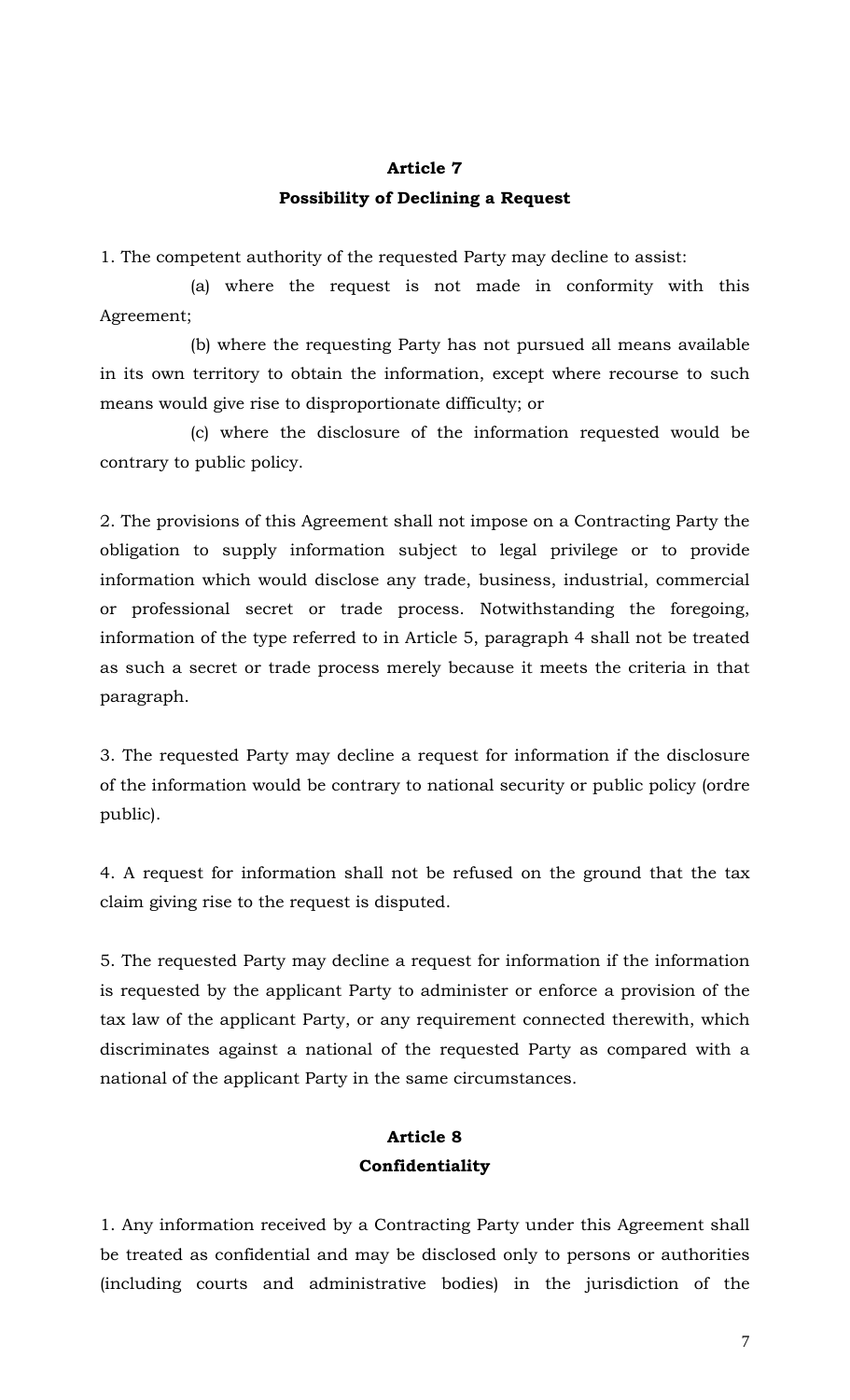Contracting Party concerned with the assessment or collection of, the enforcement or prosecution in respect of, or the determination of appeals in relation to, the taxes imposed by a Contracting Party. Such persons or authorities shall use such information only for such purposes. They may disclose the information in public court proceedings or in judicial decisions. The information may not be disclosed to any other person or entity or authority or any other jurisdiction (including a foreign Government) without the express written consent of the competent authority of the requested Party.

2. Where information provided pursuant to this Agreement for a criminal tax purpose is, subsequently, to be used for a non-criminal tax purpose (and vice versa), the Competent Authority which supplied the information shall be notified of this change in use, if not before, then within a reasonable time of the change in use occurring.

## **Article 9 Prejudicial or Restrictive Measures**

1. Neither of the Contracting Parties shall apply prejudicial or restrictive measures based on harmful tax practices to residents, nationals or transactions of either Contracting Party so long as this Agreement is in force and effective.

2. A "prejudicial or restrictive measure based on harmful tax practices" is a measure applied by one Contracting Party to residents, nationals or transactions of either Contracting Party on the basis that the other Contracting Party does not engage in effective exchange of information and/or because it lacks transparency in the operation of its laws, regulations or administrative practices, or on the basis of no or nominal taxes and one of the preceding criteria.

3. Without limiting the generality of paragraph 2 of this Article, the term "prejudicial or restrictive measure" includes:

- a) the introduction of any tax law or administrative arrangements that specifically and adversely target taxpayers of one Contracting Party conducting business activities or investing in the other Contracting Party; or
- b) the denial of a deduction, credit or exemption, the imposition of a tax, charge or levy, or special reporting requirements.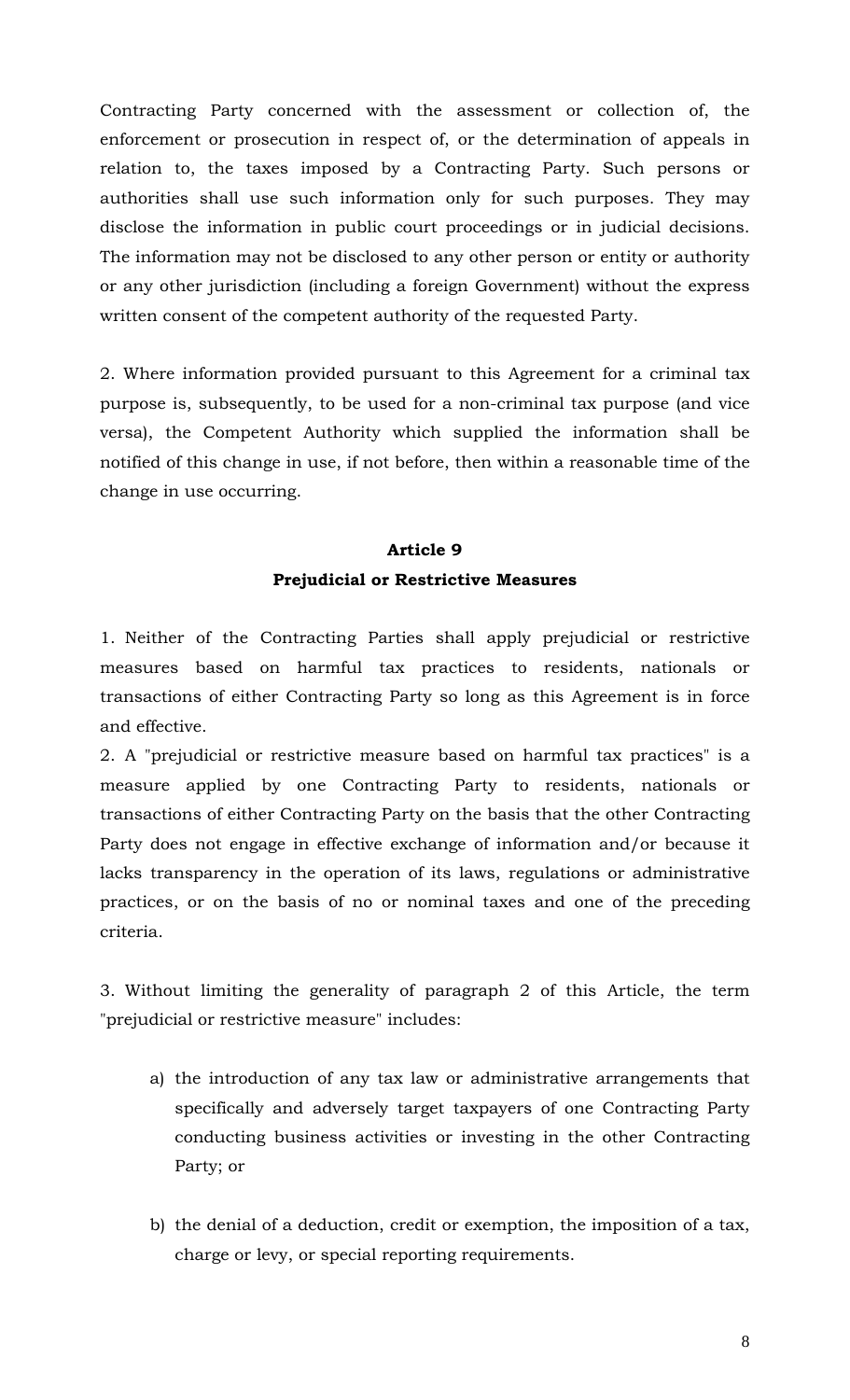#### **Article 10 Costs**

Incidence of ordinary costs incurred in providing assistance shall be agreed by the Contracting Parties. Extraordinary costs incurred in providing assistance shall be borne by the requesting Party.

# **Article 11 Language**

Requests for assistance and answers thereto shall be drawn up in the English language.

#### **Article 12**

#### **Other international agreements or arrangements**

The possibilities of assistance provided by this Agreement do not limit, nor are they limited by, those contained in existing international agreements or other arrangements between the Contracting Parties which relate to co-operation in tax matters.

#### **Article 13 Implementation Legislation**

The Contracting Parties shall enact any legislation necessary to comply with, and give effect to, the terms of the Agreement.

# **Article 14 Mutual agreement procedure**

1. Where difficulties or doubts arise between the Parties regarding the implementation or interpretation of this Agreement, the respective competent authorities shall endeavour to resolve the matter by mutual agreement.

2. In addition to the agreements referred to in paragraph 1, the competent authorities of the Contracting Parties may mutually agree on the procedures to be used under the Agreement.

3. The competent authorities of the Contracting Parties may communicate with each other directly for purposes of reaching agreement under this Article.

4. The Contracting Parties may agree on other forms of dispute resolution.